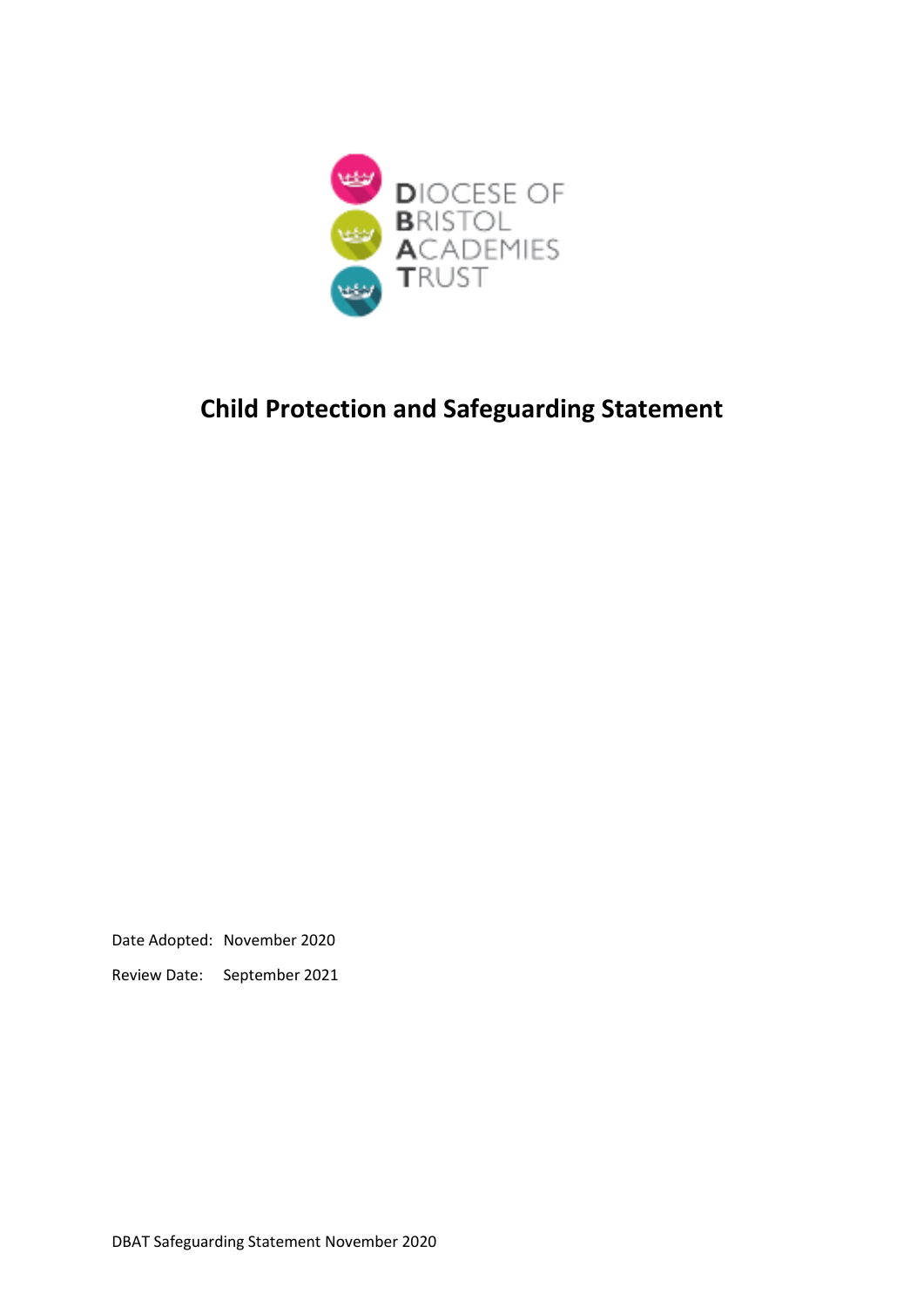#### **1.0 Principles**

The Diocese of Bristol Academies Trust (DBAT) believes every person has a value and dignity which comes directly from their creation in God's own image and likeness. Among other things this implies a duty to value all children and adults, and to protect them from harm.

DBAT recognises the contribution it can and must make to protecting children and young people in our care. Each individual academy within DBAT works in line with the following legislation and statutory guidance:

- 1.1 [The Education Regulations \(Independent School standards\) 2014](https://www.legislation.gov.uk/uksi/2014/3283/made)
- 1.2 [Keeping Children Safe in Education \(KCSIE\) September 2020](https://www.gov.uk/government/publications/keeping-children-safe-in-education--2)

The Department for Education (DfE) publish statutory guidance for schools and colleges in 'Keeping Children Safe in Education' (KCSIE). This document contains legal requirements and guidance for academies to ensure clarity over what all schools must do to protect children and young people from harm, and what action they must take if they believe there is a risk of harm.

This policy statement, and the individual Safeguarding policies for each DBAT academy, are regularly updated in accordance with KCSIE updates, to ensure they are compliant.

1.3 [Working Together](https://www.gov.uk/government/publications/working-together-to-safeguard-children--2) (July 2018)

This document provides statutory guidance for all agencies working with children and young people and includes procedures for making referrals to social care, the child protection process and child death reviews.

1.4 [Multi-agency statutory guidance on Female Genital Mutilation \(July 2020\)](https://www.gov.uk/government/publications/multi-agency-statutory-guidance-on-female-genital-mutilation)

This guidance sets out responsibilities of all agencies involved in safeguarding and supporting women and girls affected by FGM.

## 1.5 [Sexual violence and sexual harassment between children in schools and colleges](https://www.gov.uk/government/publications/sexual-violence-and-sexual-harassment-between-children-in-schools-and-colleges)  [\(May 2018\)](https://www.gov.uk/government/publications/sexual-violence-and-sexual-harassment-between-children-in-schools-and-colleges)

The advice sets out what sexual violence and sexual harassment is, how to minimise the risk of it occurring and what to do when it does occur or is alleged to have occurred.

1.6 [Relationships Education, Relationships and Sex Education and Health Education](https://www.gov.uk/government/publications/relationships-education-relationships-and-sex-education-rse-and-health-education)

This document contains information on what schools should deliver as part of their Relationships Education, Relationships and Sex Education and Health Education.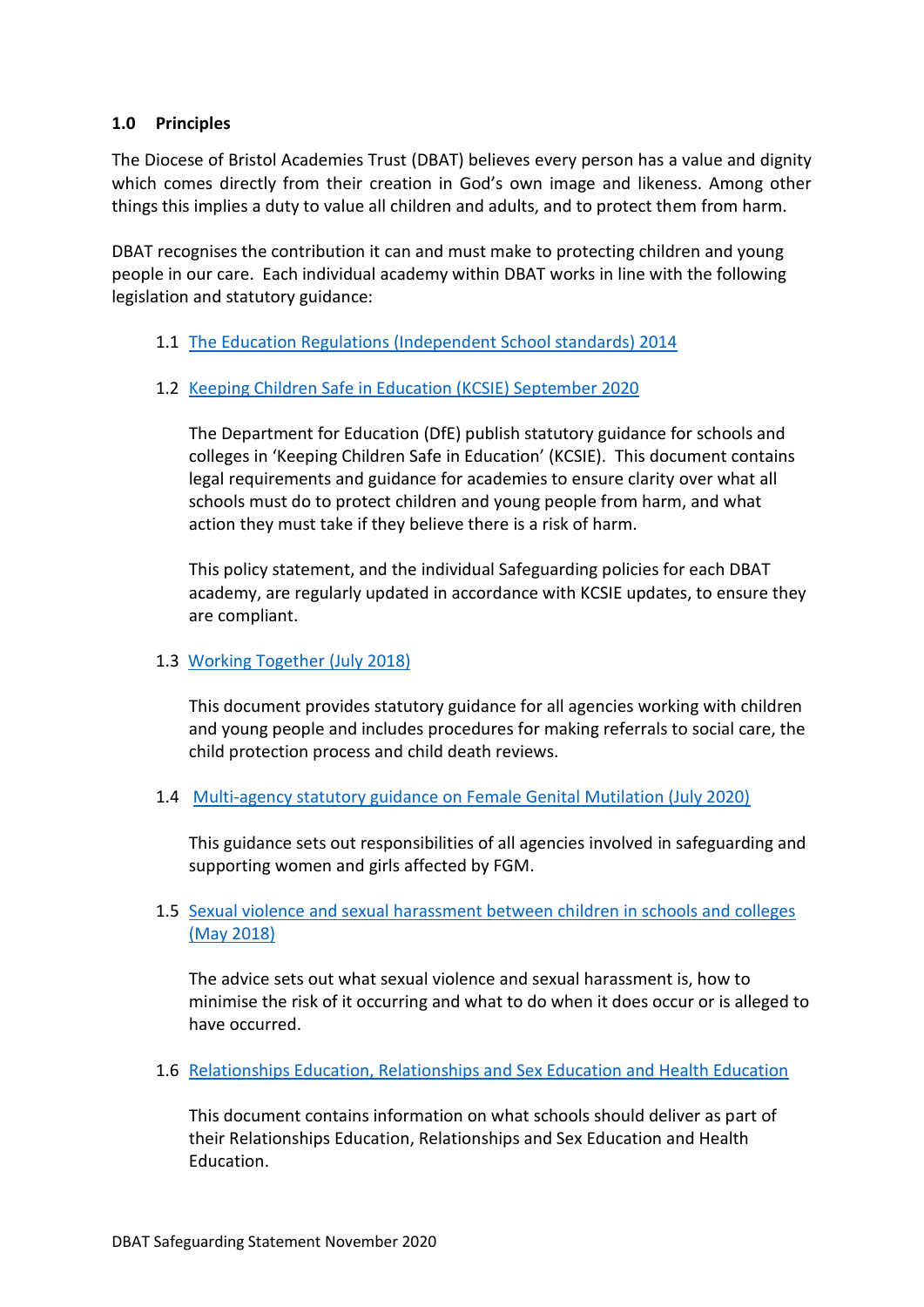1.7 [The Early Years Framework](https://www.gov.uk/government/publications/early-years-foundation-stage-framework--2) – safeguarding and welfare arrangements laid out in section 3

#### *For schools with nursery and reception pupils*

In addition to the legislation and statutory guidance above, academies have a duty to understand their role in the three safeguarding partner arrangements. All academies have a duty to ensure that safeguarding underpins the way in which all functions are performed.

1.8 Covid-19 Additional Guidance

At the time of writing, DBAT is working in accordance with the additional guidance that has been produced by the DfE to respond to the Covid-19 pandemic.

## **2.0 Code of Conduct**

[Guidance for safer working practice for those working with children and young people in](https://www.saferrecruitmentconsortium.org/GSWP%20Sept%202019.pdf)  [education settings May 2019](https://www.saferrecruitmentconsortium.org/GSWP%20Sept%202019.pdf) 

The above Safer Recruitment Consortium document contains expectations about staff conduct and behaviour, including acceptable use of technologies and staff/pupil relationships.

[Guidance for safer working practice for those working with children and young people in](https://www.saferrecruitmentconsortium.org/GSWP%20COVID%20addendum%20April%202020%20final-2.pdf)  education settings - [Addendum April 2020](https://www.saferrecruitmentconsortium.org/GSWP%20COVID%20addendum%20April%202020%20final-2.pdf)

The above addendum is a temporary supplement to the main Guidance for safer working practice document, in response to the Covid-19 pandemic.

DBAT require all members of staff to adhere the expected standards of behaviour stated in the above two documents. These documents constitute the Trust wide Code of Conduct, applicable to all staff.

The Code of Conduct is a Level 1 policy: A DBAT policy that must be adopted by all academies.

#### **3.0 Academy Policies**

Local Boards ensure that there are appropriate policies and procedures in place in order for appropriate action to be taken in a timely manner to safeguard and promote children's welfare.

This includes: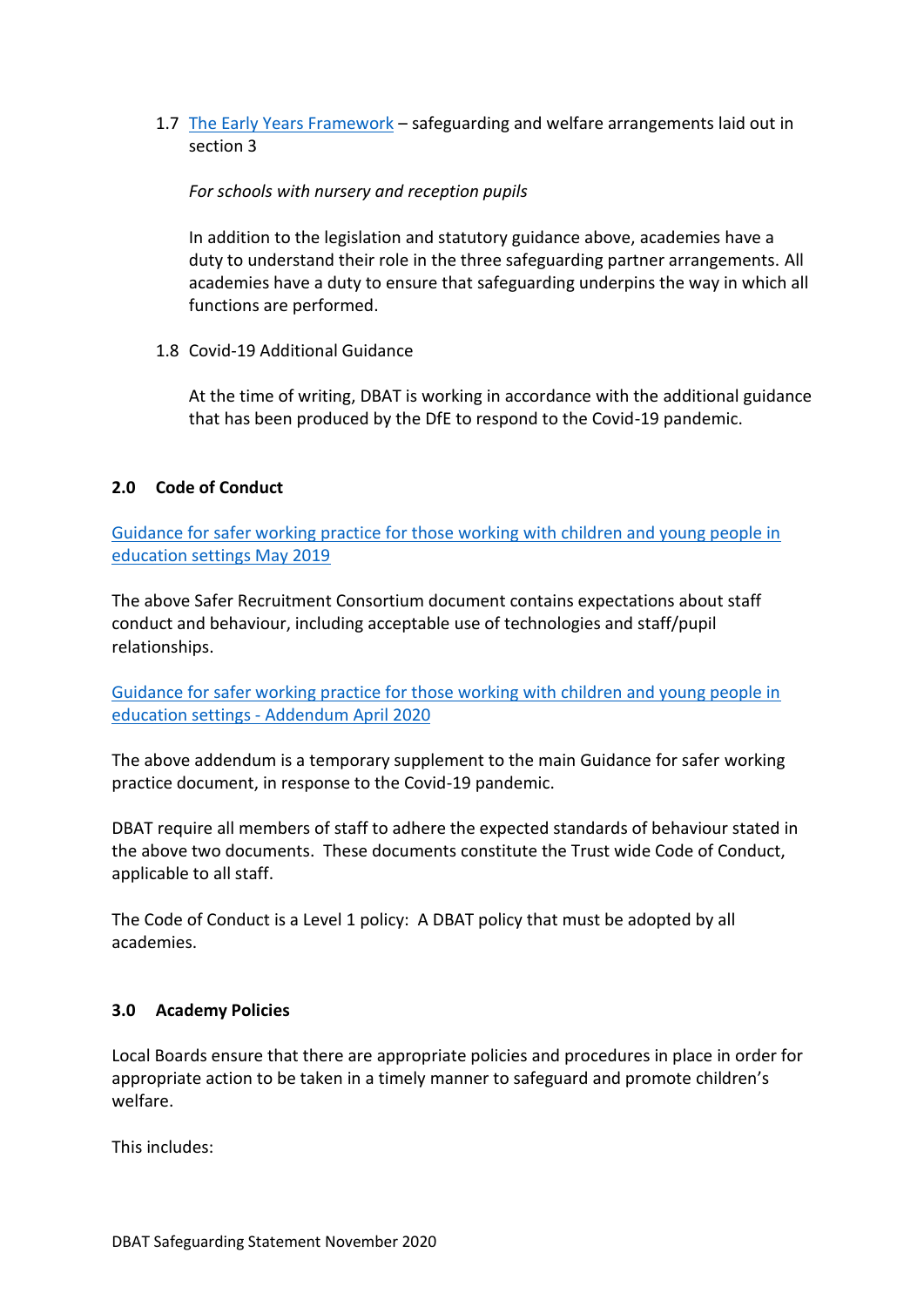• A Safeguarding and Child Protection Policy which includes the individual academy's procedures for responding to concerns about a child's safety and welfare and procedures for responding to concerns and allegations involving an adult who works or volunteers with children.

Each individual academy's Safeguarding and Child Protection Policy can be found on their website and paper copies are available at the academy office/reception.

The Safeguarding and Child Protection Policy is a Level 2 policy: A DBAT policy, with areas for the academy to update in relation to local practice, to be approved by the individual academy Local Board.

In addition to these, our individual academies have a number of 'related' safeguarding policies including:

- Behaviour policy (including information about use of physical intervention)
- Anti Bullying Policy
- Volunteers Policy
- PSHE Policy
- RSE Policy
- Intimate care guidance
- Health and safety policy
- Trips and visits off site
- Online Safety
- Managing Medical Needs
- First Aid

All policies relating to safeguarding are reviewed by senior leaders in school on an annual basis, following updates and revision to the statutory guidance, in particular 'Keeping Children Safe in Education' and are ratified by academy Local Boards.

In addition, safeguarding policies are reviewed following any major incident where procedures are not followed effectively to address any failings with procedure.

Academy senior leaders and Local Board have responsibility for ensuring safeguarding policies are fit for purpose and known to all staff.

It is the role of the Local Board to ensure that all statutory duties with regard to safeguarding and child protection are fulfilled at their academy. To support with this each academy completes an annual audit of safeguarding (provided by the academy's local authority) in partnership with the designated Safeguarding Local Board member. The central Trust Senior Leadership Team ensures that this self-evaluation is quality assured. Where weaknesses or areas for development are identified, the Trust Senior Leadership Team and the Academy Local Board monitor the implementation and impact of identified actions to address these areas.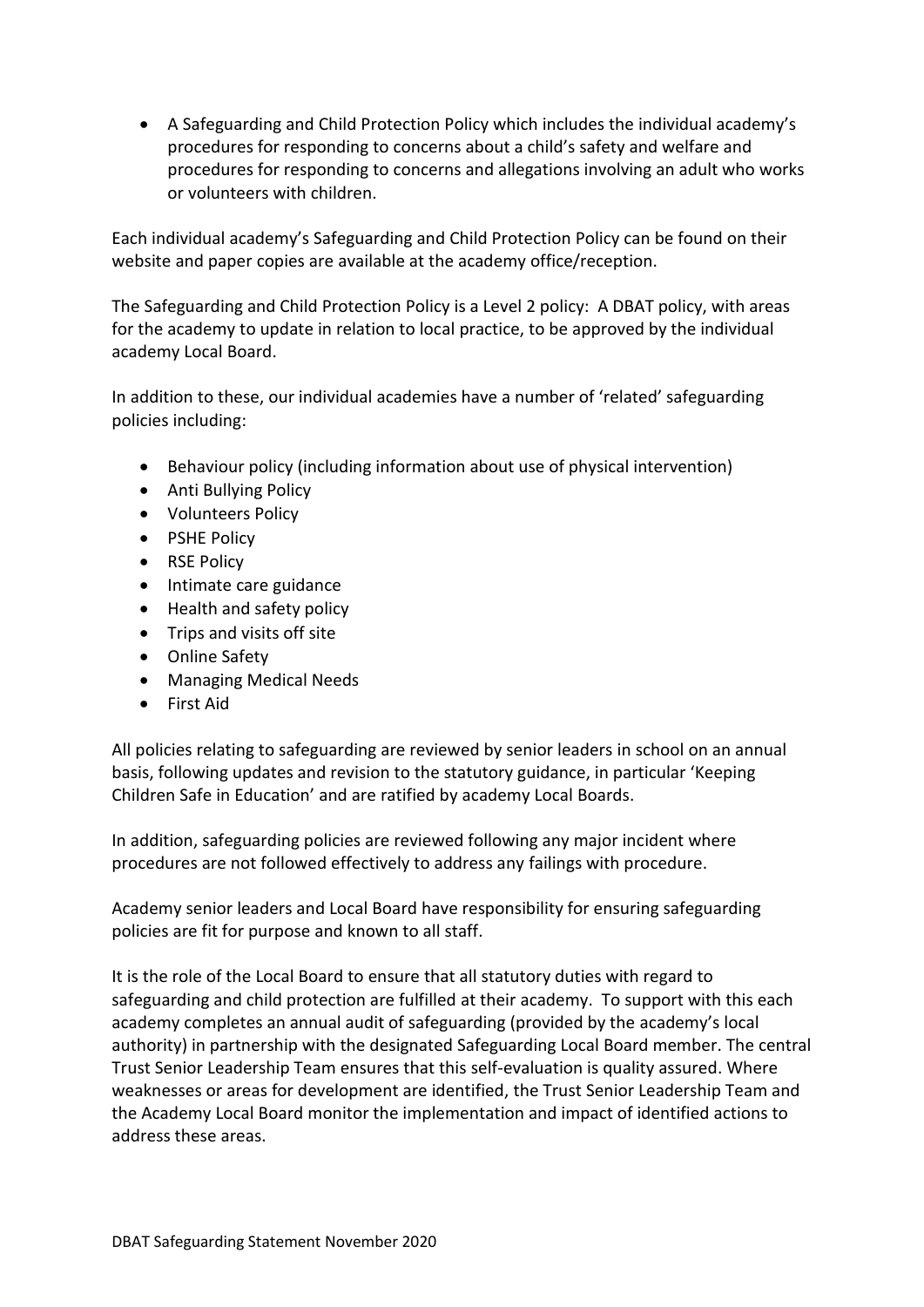## **4.0 DBAT's Commitment to Safeguarding**

Safeguarding and protecting children and young people is at the core of DBAT's values and principles, as well as our legal duty. DBAT ensures compliance, and best practice, at a local level and also assumes a strategic responsibility for the adoption of the highest quality safeguarding practice.

DBAT ensures that all academies:

- have a Designated Safeguarding Lead (DSL) (who is a member of the senior leadership team), at least one deputy DSL to cover in the absence of the DSL, and a designated Local Board member with responsibility for safeguarding
- have safeguarding arrangements in place which are designed to take account of all possible safeguarding issues (as listed in Annex A of 'Keeping Children Safe In Education'), including Child Sexual Exploitation and Preventing Radicalisation Prevent Duty (DfE)
- have a monitoring schedule in place across the academic year, to ensure all aspects of safeguarding are robust
- understand the importance of early help support and intervene as soon as possible and where applicable.
- adhere to safer recruitment practices (as listed in Part 3 of 'Keeping Children Safe in Education' for staff, visitors from external organisations and regular volunteers
- understand their role in the Local Safeguarding Partnerships and follow local arrangements, including use of the local authority's criteria for action/threshold guidance when responding to safeguarding or child protection concerns
- develop a culture of listening to children/young people and take account of their wishes and feelings
- provide appropriate regular, planned supervision and support for staff including undertaking safeguarding induction and training
- follow procedures (included in Part 4 of 'Keeping Children Safe In Education') for dealing with allegations against adults who work or volunteer with children
- have clear whistleblowing procedures
- make age appropriate provision for teaching children and young people about how to keep themselves safe, including online safety, relationships education (primary), relationships and sex education (Secondary) and Health Education as part of a broad and balanced curriculum
- appoint a designated teacher to promote the educational achievement of children who are looked after (CLA), and (from January 2018) for those who are post adoption, and to ensure that staff have the skills, knowledge and understanding necessary to keep CLA safe
- put in place appropriate safeguarding responses to children who are missing from education.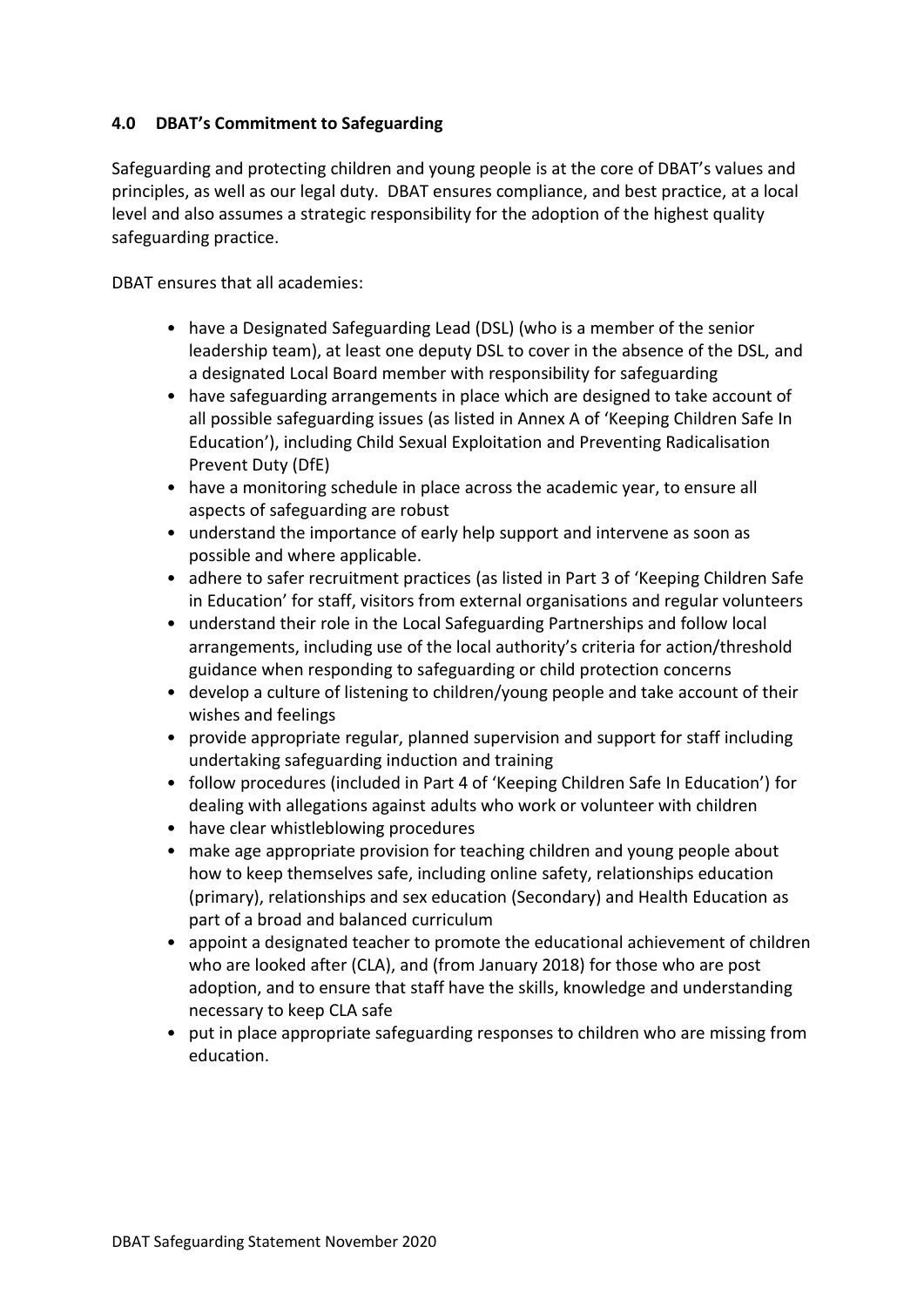## **5.0 Knowledge, Awareness and Training**

DBAT's Main Board of Directors ensure that all staff undergo safeguarding and child protection training which equips staff with the knowledge and understanding to safeguard children effectively. This training is then regularly updated in line with guidance from the local safeguarding partnership where the academy is located. The DSL has responsibility for ensuring this training is completed and regularly updated.

The required level of training, for all staff groups, can be found in Appendix A. Additional, role specific, training is identified through a regular review of roles and responsibilities. The Principal is responsible for this within academies. The Trust Senior Leadership Team is responsible for this within the central Trust team.

#### **6.0 Trust Named Contacts**

DBAT expects the highest standards of conduct from all staff and board members and will treat seriously all concerns about poor or unsafe practice and potential failings in the Trust's safeguarding regime.

In the first instance, any concerns should be raised with the Principal of the Academy. If the concern relates to the Principal, it should be reported to the Chair of the Local Board, who will in turn report to the Trust DSL.

For central Trust staff, any concerns should be raised with the CEO (DSL). If the concern relates to the CEO, it should be reported to the Chair of the Main Board of Directors.

| <b>Trust Designated</b> | Jez Piper, CEO               | 07761 521669 | jez.piper@dbat.org.uk       |
|-------------------------|------------------------------|--------------|-----------------------------|
| Safeguarding            |                              |              |                             |
| Lead                    |                              |              |                             |
| <b>Trust Deputy</b>     | Nicki Antwis,                | 07761 521675 | nicki.antwis@dbat.org.uk    |
| Designated              | <b>Executive Director of</b> |              |                             |
| Safeguarding            | Learning                     |              |                             |
| Leads                   |                              |              |                             |
|                         | Hannah Snelling,             | 07761 521672 | hannah.snelling@dbat.org.uk |
|                         | Head of Peoples'             |              |                             |
|                         | <b>Services</b>              |              |                             |
| Main Board              | <b>Chris Dursley</b>         |              | chris.dursley@dbat.org.uk   |
| Director with           |                              |              |                             |
| Safeguarding            |                              |              |                             |
| Responsibility          |                              |              |                             |
| Chair of Main           | Lynda Fisher                 |              | lynda.fisher@dbat.org.uk    |
| Board of                |                              |              |                             |
| Directors               |                              |              |                             |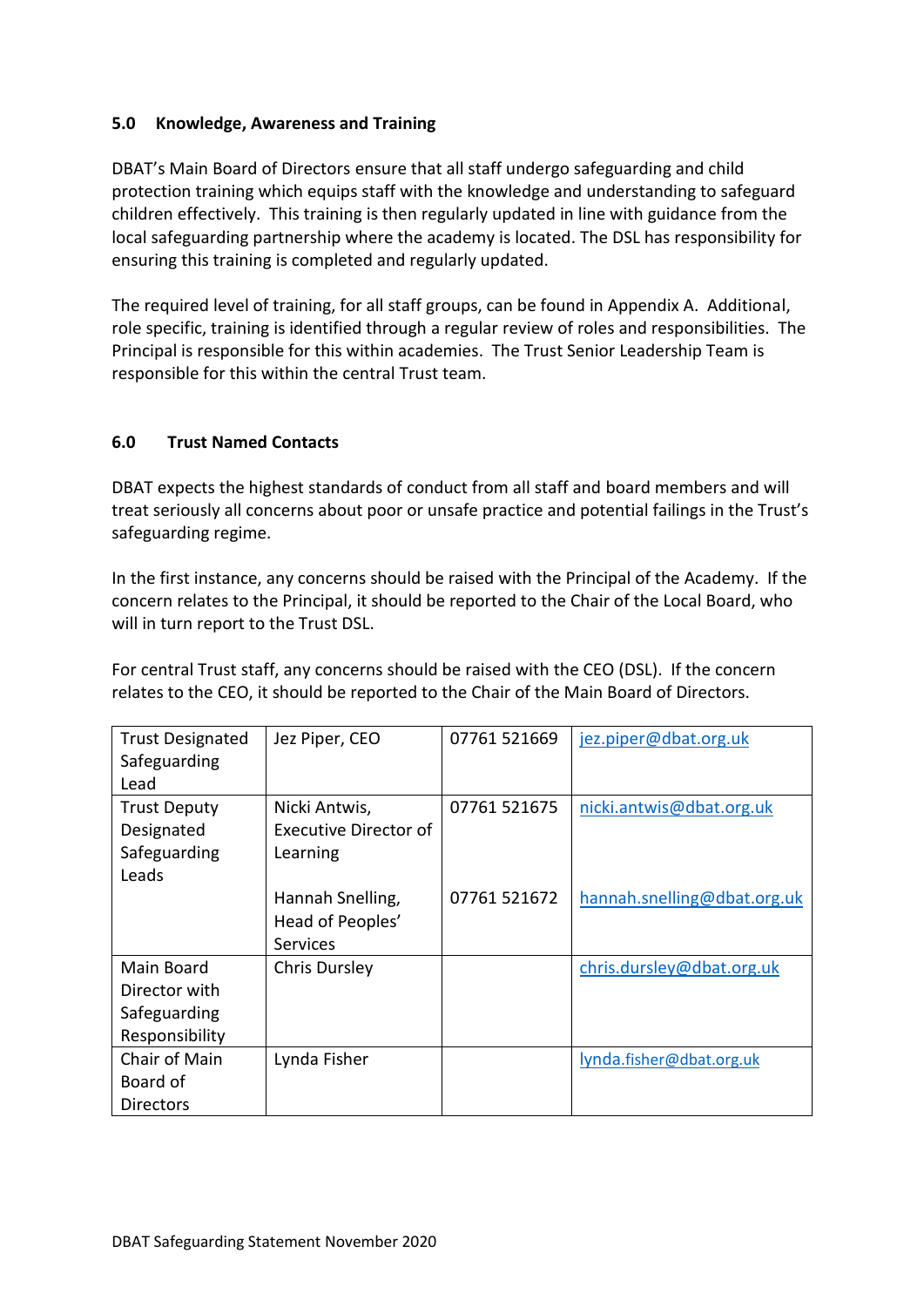Safeguarding concerns relating to the welfare and safety of pupils /students should be raised to the appropriate Designated Safeguarding Lead, details of which can be found on each academy website.

#### **7.0 Reporting Protocols**

As part of the Principal's report to the Local Board, at least three times a year, the following aspects of safeguarding are reported on:

- Safer recruitment and the single central record
- Policy and procedures
- Case management (specific details about children and families is not shared)
- Behaviour
- Training

The outcomes of the annual safeguarding audit (provided by the local authority) are reported to the board of governors during term 3 by the designated safeguarding governor.

External quality assurance is reported to the Trust annually.

Safeguarding is a standing agenda item in the following meetings

| <b>Meeting</b>                                   | Frequency               |
|--------------------------------------------------|-------------------------|
| <b>Trust Main Board Meetings</b>                 | Termly                  |
| <b>Local Board Meetings</b>                      | Termly                  |
| Safeguarding Local Board link meetings           | Termly discussion/visit |
| <b>Principal Meetings</b>                        | Fortnightly             |
| Trust Senior Leadership Team meetings            | Weekly                  |
| Audit, as part of Main Board Assurance Framework | As requested            |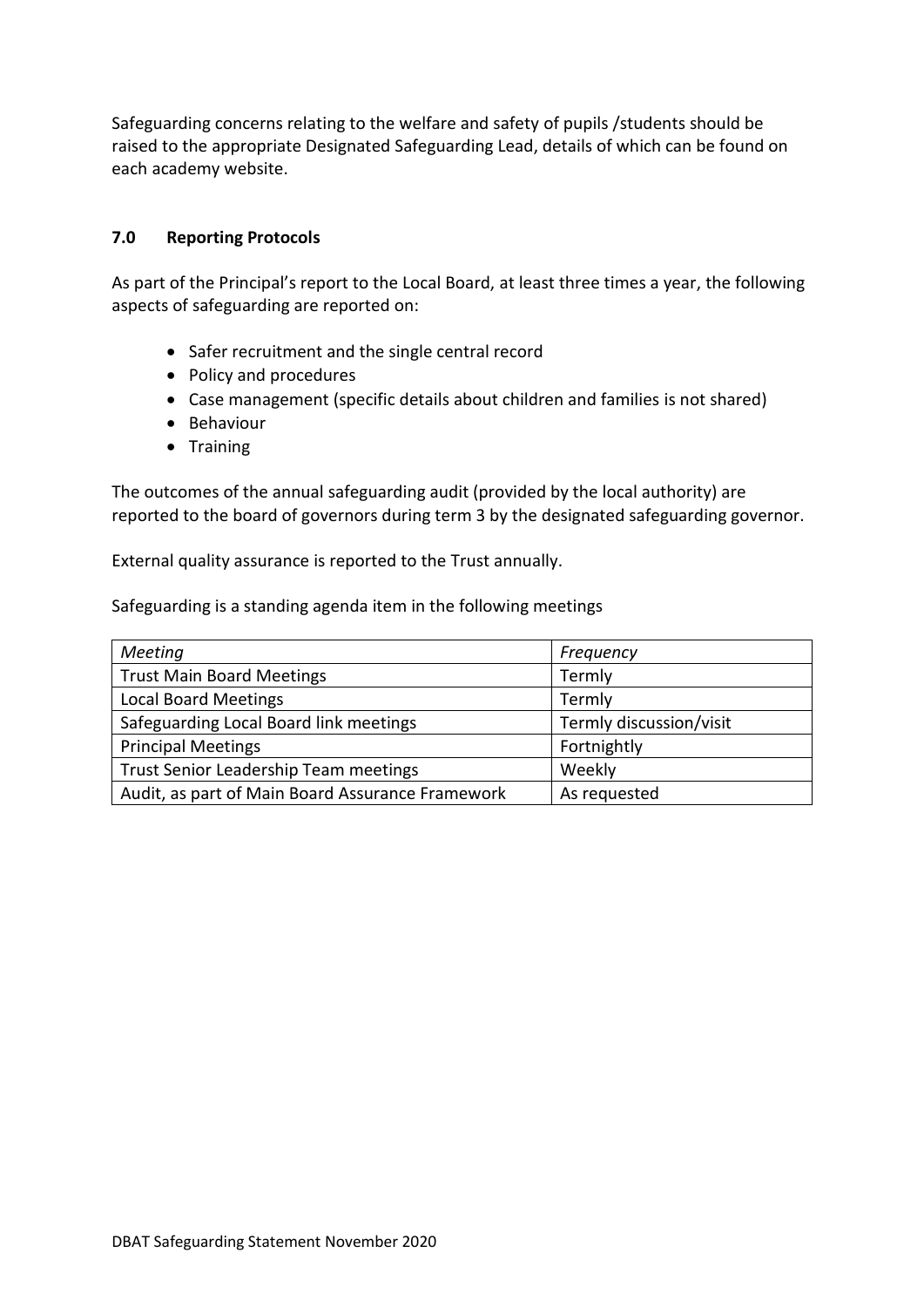# **APPENDIX 1 – KNOWLEDGE, AWARENESS AND TRAINING**

|                                | <b>KNOWLEDGE AND AWARENESS</b>                                                                                    |                                                                                                |                                                                                      |                                                    |                                                                                                                                                                |  |  |  |
|--------------------------------|-------------------------------------------------------------------------------------------------------------------|------------------------------------------------------------------------------------------------|--------------------------------------------------------------------------------------|----------------------------------------------------|----------------------------------------------------------------------------------------------------------------------------------------------------------------|--|--|--|
|                                | Read and understand<br>Keeping Children<br>Safe in Education:<br>Whole document (5<br>chapters and<br>appendices) | Read and understand<br>• Keeping Children Safe<br>in Education:<br>Part 1 and Annex A<br>and B | Read and understand<br>• DBAT's Child<br>Protection and<br>Safeguarding<br>Statement | Read and understand<br>• DBAT's Code of<br>Conduct | Read and understand<br>$\bullet$ Academy<br>Safeguarding and<br><b>Child Protection Policy</b><br>and procedures<br>• Academy Pupil<br><b>Behaviour Policy</b> |  |  |  |
|                                |                                                                                                                   |                                                                                                | Frequency:                                                                           |                                                    |                                                                                                                                                                |  |  |  |
|                                | • At induction                                                                                                    | • At induction                                                                                 | At induction<br>$\bullet$                                                            | • At induction                                     | • At induction                                                                                                                                                 |  |  |  |
|                                | • Annually                                                                                                        | • Annually                                                                                     | Annually<br>$\bullet$                                                                | • Annually                                         | • Annually                                                                                                                                                     |  |  |  |
|                                | • When updates are                                                                                                | • When updates are                                                                             |                                                                                      |                                                    |                                                                                                                                                                |  |  |  |
| <b>Staff Group:</b>            | made                                                                                                              | made                                                                                           |                                                                                      |                                                    |                                                                                                                                                                |  |  |  |
| Main Board                     | <b>YES</b>                                                                                                        | <b>YES</b>                                                                                     | <b>YES</b>                                                                           | <b>YES</b>                                         | <b>NO</b>                                                                                                                                                      |  |  |  |
| <b>Central Trust</b>           | <b>YES</b>                                                                                                        | <b>YES</b>                                                                                     | <b>YES</b>                                                                           | <b>YES</b>                                         | <b>NO</b>                                                                                                                                                      |  |  |  |
| Senior Leadership              |                                                                                                                   |                                                                                                |                                                                                      |                                                    |                                                                                                                                                                |  |  |  |
| Team                           |                                                                                                                   |                                                                                                |                                                                                      |                                                    |                                                                                                                                                                |  |  |  |
| <b>Local Boards</b>            | <b>YES</b>                                                                                                        | <b>YES</b>                                                                                     | <b>YES</b>                                                                           | <b>YES</b>                                         | <b>YES</b>                                                                                                                                                     |  |  |  |
| <b>Academy Senior</b>          | <b>YES</b>                                                                                                        | <b>YES</b>                                                                                     | <b>YES</b>                                                                           | <b>YES</b>                                         | <b>YES</b>                                                                                                                                                     |  |  |  |
| Leadership Teams               |                                                                                                                   |                                                                                                |                                                                                      |                                                    |                                                                                                                                                                |  |  |  |
| <b>Central Trust Staff</b>     | <b>NO</b>                                                                                                         | <b>YES</b>                                                                                     | <b>YES</b>                                                                           | <b>YES</b>                                         | <b>NO</b>                                                                                                                                                      |  |  |  |
| (non SLT)                      |                                                                                                                   |                                                                                                |                                                                                      |                                                    |                                                                                                                                                                |  |  |  |
| All academy staff<br>(non SLT) | <b>NO</b>                                                                                                         | <b>YES</b>                                                                                     | <b>YES</b>                                                                           | <b>YES</b>                                         | <b>YES</b>                                                                                                                                                     |  |  |  |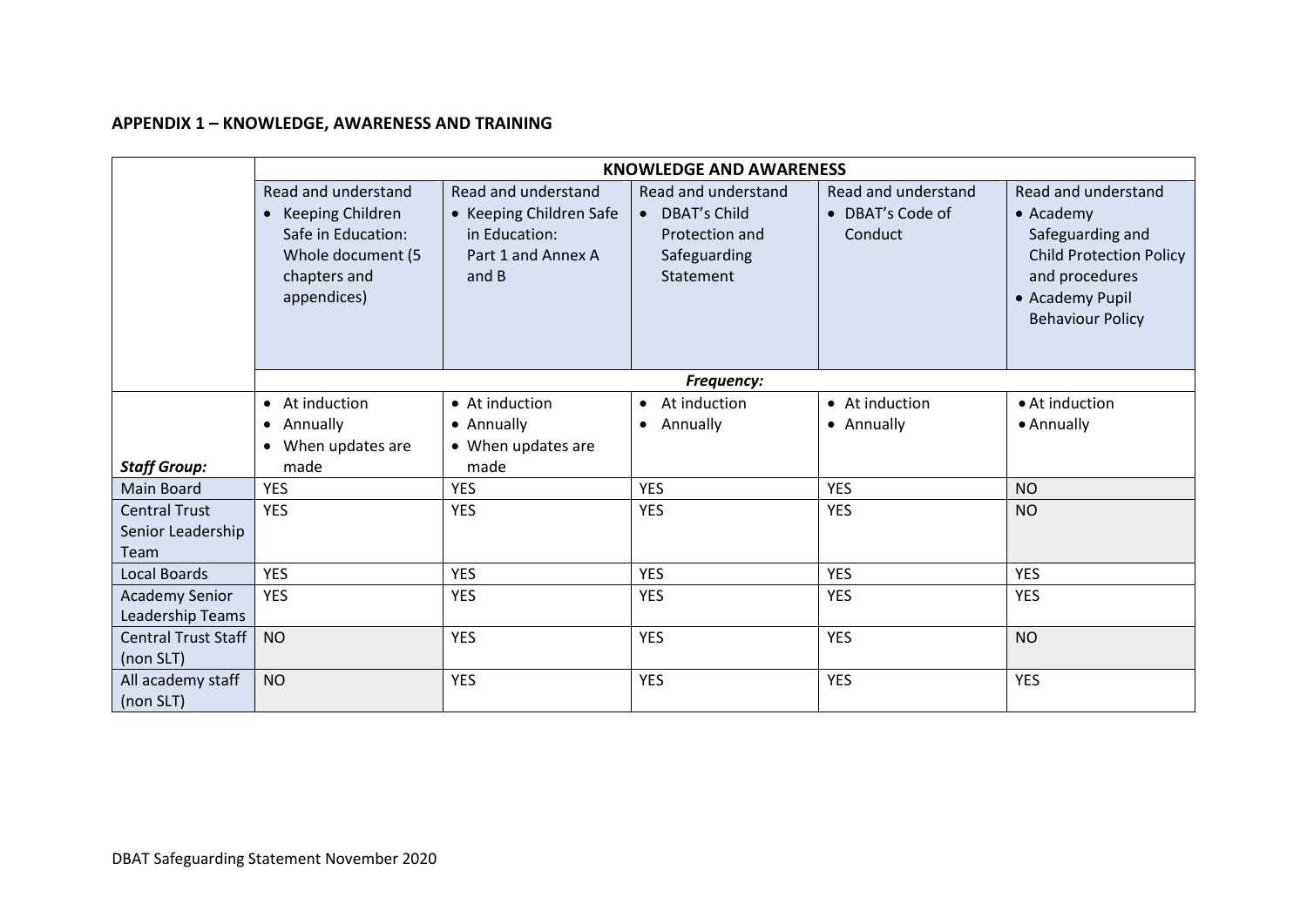|                                                          | <b>TRAINING REQUIRED</b>                                                |                                                      |                                                 |                           |                                                                                                                      |                                                                                                                                        |                                            |                                                                                   |
|----------------------------------------------------------|-------------------------------------------------------------------------|------------------------------------------------------|-------------------------------------------------|---------------------------|----------------------------------------------------------------------------------------------------------------------|----------------------------------------------------------------------------------------------------------------------------------------|--------------------------------------------|-----------------------------------------------------------------------------------|
|                                                          | Safeguarding<br>and Child<br>Protection<br><b>Training</b><br>(Level 2) | Safeguarding<br>update (face<br>to face<br>training) | <b>Prevent Duty</b><br>Training                 | Online<br>Safety          | Advanced<br>Safeguarding<br>and Child<br>Protection<br>Training and<br>subsequent<br>update<br>training<br>(Level 3) | Safer<br>Recruitment<br>Training<br>*for all staff<br>actively<br>involved in<br>recruitment,<br>in addition to<br>the groups<br>below | Managing<br>Allegations<br><b>Training</b> | Understanding<br>the safeguarding<br>role and<br>responsibilities<br>of Governors |
|                                                          |                                                                         | Frequency:                                           |                                                 |                           |                                                                                                                      |                                                                                                                                        |                                            |                                                                                   |
| <b>Staff Group:</b>                                      | • Induction<br>• Annually                                               | • Every two<br>years                                 | Induction<br>$\bullet$<br>Annually<br>$\bullet$ | • Induction<br>• Annually | • Induction<br>• Subsequent<br>update<br>training                                                                    | • Induction<br>$\bullet$ Every 3<br>years                                                                                              | • Induction<br>$\bullet$ Every 3<br>years  | • Induction<br>• Subsequent<br>revisions to<br>statutory<br>guidance              |
| Main Board - all<br>members                              | <b>YES</b>                                                              | <b>YES</b>                                           | <b>YES</b>                                      | <b>YES</b>                | <b>NO</b>                                                                                                            | <b>YES</b>                                                                                                                             | <b>YES</b>                                 | <b>YES</b>                                                                        |
| <b>Central Trust</b><br>Senior Leadership<br><b>Team</b> | <b>YES</b>                                                              | <b>YES</b>                                           | <b>YES</b>                                      | <b>YES</b>                | <b>NO</b>                                                                                                            | <b>YES</b>                                                                                                                             | <b>YES</b>                                 | <b>NO</b>                                                                         |
| Local Boards - all<br>members                            | <b>YES</b>                                                              | <b>NO</b>                                            | <b>YES</b>                                      | <b>YES</b>                | <b>NO</b>                                                                                                            | <b>NO</b>                                                                                                                              | <b>NO</b>                                  | <b>YES</b>                                                                        |
| Local Boards-<br>nominated<br>representatives            | <b>YES</b>                                                              | <b>YES</b>                                           | <b>YES</b>                                      | <b>YES</b>                | <b>NO</b>                                                                                                            | <b>YES</b>                                                                                                                             | <b>YES</b>                                 | <b>YES</b>                                                                        |
| Principal                                                | <b>YES</b>                                                              | <b>YES</b>                                           | <b>YES</b>                                      | <b>YES</b>                | <b>NO</b>                                                                                                            | <b>YES</b>                                                                                                                             | <b>YES</b>                                 | <b>NO</b>                                                                         |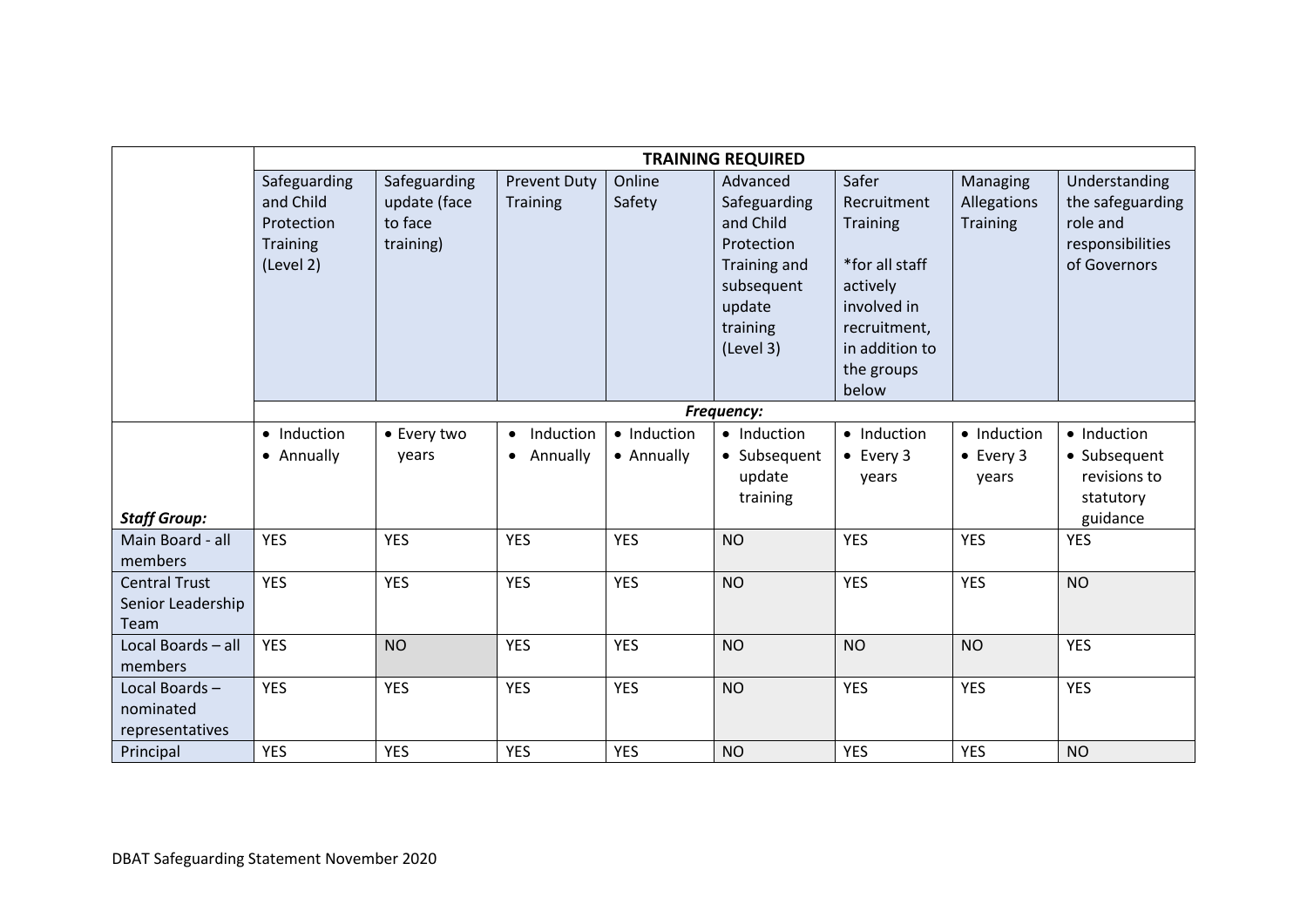|                                                                                                | <b>TRAINING REQUIRED CONTINUED</b>                               |                                                      |                                                 |                           |                                                                                                                      |                                                                                                                                        |                                           |                                                                                   |
|------------------------------------------------------------------------------------------------|------------------------------------------------------------------|------------------------------------------------------|-------------------------------------------------|---------------------------|----------------------------------------------------------------------------------------------------------------------|----------------------------------------------------------------------------------------------------------------------------------------|-------------------------------------------|-----------------------------------------------------------------------------------|
|                                                                                                | Safeguarding<br>and Child<br>Protection<br>Training<br>(Level 2) | Safeguarding<br>update (face<br>to face<br>training) | <b>Prevent Duty</b><br><b>Training</b>          | Online<br>Safety          | Advanced<br>Safeguarding<br>and Child<br>Protection<br>Training and<br>subsequent<br>update<br>training<br>(Level 3) | Safer<br>Recruitment<br>Training<br>*for all staff<br>actively<br>involved in<br>recruitment,<br>in addition to<br>the groups<br>below | Managing<br>Allegations<br>Training       | Understanding<br>the safeguarding<br>role and<br>responsibilities<br>of Governors |
|                                                                                                | Frequency:                                                       |                                                      |                                                 |                           |                                                                                                                      |                                                                                                                                        |                                           |                                                                                   |
| <b>Staff Group:</b>                                                                            | • Induction<br>• Annually                                        | • Every two<br>years                                 | Induction<br>$\bullet$<br>Annually<br>$\bullet$ | • Induction<br>• Annually | • Induction<br>• Subsequent<br>update<br>training                                                                    | • Induction<br>$\bullet$ Every 3<br>years                                                                                              | • Induction<br>$\bullet$ Every 3<br>years | • Induction<br>• Subsequent<br>revisions to<br>statutory<br>guidance              |
| <b>Academy Senior</b><br>Leadership<br><b>Teams</b>                                            | <b>YES</b>                                                       | <b>YES</b>                                           | <b>YES</b>                                      | <b>YES</b>                | <b>NO</b>                                                                                                            | <b>NO</b>                                                                                                                              | <b>NO</b>                                 | <b>NO</b>                                                                         |
| All central Trust<br>staff                                                                     | <b>YES</b>                                                       | <b>YES</b>                                           | <b>YES</b>                                      | <b>YES</b>                | <b>NO</b>                                                                                                            | <b>NO</b>                                                                                                                              | <b>NO</b>                                 | <b>NO</b>                                                                         |
| All academy staff                                                                              | <b>YES</b>                                                       | <b>YES</b>                                           | <b>YES</b>                                      | <b>YES</b>                | <b>NO</b>                                                                                                            | <b>NO</b>                                                                                                                              | <b>NO</b>                                 | <b>NO</b>                                                                         |
| Designated<br>Safeguarding<br>Leads and Deputy<br>Safeguarding<br>Leads (Trust and<br>academy) | <b>YES</b>                                                       | <b>YES</b>                                           | <b>YES</b>                                      | <b>YES</b>                | <b>YES</b>                                                                                                           | <b>NO</b>                                                                                                                              | <b>NO</b>                                 | <b>NO</b>                                                                         |